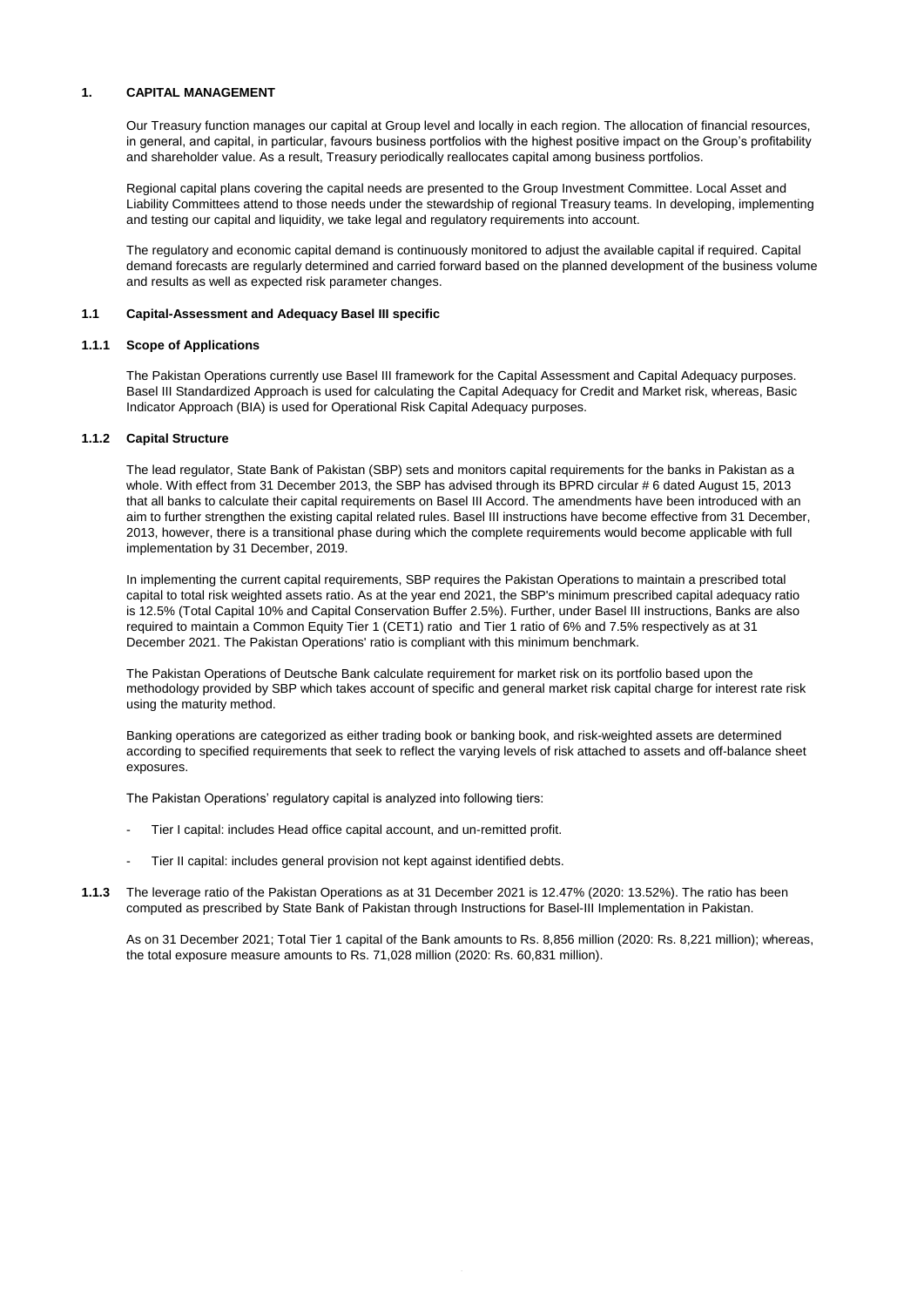### **1.2 Capital Adequacy Ratio (CAR) disclosure:**

## **CAPITAL ADEQUACY RETURN AS OF 31 DECEMBER 2021**

| Rupees in '000<br>Amount<br>Rows # Common Equity Tier 1 capital (CET1): Instruments and reserves<br>Fully Paid-up Capital/ Capital deposited with SBP<br>6,398,696<br>1<br>Balance in Share Premium Account<br>$\overline{2}$<br>Reserve for issue of Bonus Shares<br>3<br>۰<br>Discount on Issue of shares<br>4<br>$\blacksquare$<br><b>General/ Statutory Reserves</b><br>5<br>٠<br>Gain/(Losses) on derivatives held as Cash Flow Hedge<br>6<br>Unappropriated/unremitted profits/ (losses)<br>$\overline{7}$<br>2,469,393<br>Minority Interests arising from CET1 capital instruments issued to third parties by consolidated bank subsidiaries<br>8<br>(amount allowed in CET1 capital of the consolidation group)<br><b>CET 1 before Regulatory Adjustments</b><br>8,868,089<br>9<br>10<br>Total requlatory adjustments applied to CET1<br>(12, 180)<br><b>Common Equity Tier 1</b><br>11<br>8,855,909<br><b>Additional Tier 1 (AT 1) Capital</b><br>Qualifying Additional Tier-1 capital instruments plus any related share premium<br>12<br>$\blacksquare$<br>of which: Classified as equity<br>13<br>14<br>of which: Classified as liabilities<br>٠<br>Additional Tier-1 capital instruments issued to third parties by consolidated subsidiaries<br>15<br>(amount allowed in group AT 1)<br>of which: instrument issued by subsidiaries subject to phase out<br>16<br>AT1 before regulatory adjustments<br>17<br>٠<br>Total regulatory adjustment applied to AT1 capital<br>18<br>Additional Tier 1 capital after regulatory adjustments<br>19<br>$\blacksquare$<br>20<br>Additional Tier 1 capital recognized for capital adequacy<br>21<br>Tier 1 Capital (CET1 + admissible AT1) (11+20)<br>8,855,909<br><b>Tier 2 Capital</b><br>22<br>Qualifying Tier 2 capital instruments under Basel III plus any related share premium<br>$\blacksquare$<br>Tier 2 capital instruments subject to phaseout arrangement issued under pre-Basel 3 rules<br>23<br>۰<br>24<br>December 2019, the Pakistan Operations' ratio is compliant with this minimum benchmark.<br>$\blacksquare$<br>of which: instruments issued by subsidiaries subject to phase out<br>25<br>General provisions or general reserves for loan losses-up to maximum of 1.25% of Credit Risk Weighted Assets<br>26<br>14,119<br>27<br>Revaluation Reserves (net of taxes)<br>of which: Revaluation reserves on fixed assets<br>28<br>of which: Unrealized gains/losses on AFS<br>29<br>$\blacksquare$<br>Foreign Exchange Translation Reserves<br>30<br>Undisclosed/Other Reserves (if any)<br>31<br>14,119<br>32<br>T2 before regulatory adjustments<br>33<br>Total regulatory adjustment applied to T2 capital<br>Tier 2 capital (T2) after regulatory adjustments<br>14,119<br>34<br>Tier 2 capital recognized for capital adequacy<br>35<br>14,119 | Amount<br>6,302,781<br>$\blacksquare$<br>$\blacksquare$<br>$\blacksquare$<br>۰.<br>1,918,567<br>8,221,348<br>8,221,348<br>۰<br>$\blacksquare$<br>$\blacksquare$<br>$\blacksquare$<br>$\sim$<br>8,221,348 |
|-----------------------------------------------------------------------------------------------------------------------------------------------------------------------------------------------------------------------------------------------------------------------------------------------------------------------------------------------------------------------------------------------------------------------------------------------------------------------------------------------------------------------------------------------------------------------------------------------------------------------------------------------------------------------------------------------------------------------------------------------------------------------------------------------------------------------------------------------------------------------------------------------------------------------------------------------------------------------------------------------------------------------------------------------------------------------------------------------------------------------------------------------------------------------------------------------------------------------------------------------------------------------------------------------------------------------------------------------------------------------------------------------------------------------------------------------------------------------------------------------------------------------------------------------------------------------------------------------------------------------------------------------------------------------------------------------------------------------------------------------------------------------------------------------------------------------------------------------------------------------------------------------------------------------------------------------------------------------------------------------------------------------------------------------------------------------------------------------------------------------------------------------------------------------------------------------------------------------------------------------------------------------------------------------------------------------------------------------------------------------------------------------------------------------------------------------------------------------------------------------------------------------------------------------------------------------------------------------------------------------------------------------------------------------------------------------------------------------------------------------------------------------------------------------------------------------------|----------------------------------------------------------------------------------------------------------------------------------------------------------------------------------------------------------|
|                                                                                                                                                                                                                                                                                                                                                                                                                                                                                                                                                                                                                                                                                                                                                                                                                                                                                                                                                                                                                                                                                                                                                                                                                                                                                                                                                                                                                                                                                                                                                                                                                                                                                                                                                                                                                                                                                                                                                                                                                                                                                                                                                                                                                                                                                                                                                                                                                                                                                                                                                                                                                                                                                                                                                                                                                             |                                                                                                                                                                                                          |
|                                                                                                                                                                                                                                                                                                                                                                                                                                                                                                                                                                                                                                                                                                                                                                                                                                                                                                                                                                                                                                                                                                                                                                                                                                                                                                                                                                                                                                                                                                                                                                                                                                                                                                                                                                                                                                                                                                                                                                                                                                                                                                                                                                                                                                                                                                                                                                                                                                                                                                                                                                                                                                                                                                                                                                                                                             |                                                                                                                                                                                                          |
|                                                                                                                                                                                                                                                                                                                                                                                                                                                                                                                                                                                                                                                                                                                                                                                                                                                                                                                                                                                                                                                                                                                                                                                                                                                                                                                                                                                                                                                                                                                                                                                                                                                                                                                                                                                                                                                                                                                                                                                                                                                                                                                                                                                                                                                                                                                                                                                                                                                                                                                                                                                                                                                                                                                                                                                                                             |                                                                                                                                                                                                          |
|                                                                                                                                                                                                                                                                                                                                                                                                                                                                                                                                                                                                                                                                                                                                                                                                                                                                                                                                                                                                                                                                                                                                                                                                                                                                                                                                                                                                                                                                                                                                                                                                                                                                                                                                                                                                                                                                                                                                                                                                                                                                                                                                                                                                                                                                                                                                                                                                                                                                                                                                                                                                                                                                                                                                                                                                                             |                                                                                                                                                                                                          |
|                                                                                                                                                                                                                                                                                                                                                                                                                                                                                                                                                                                                                                                                                                                                                                                                                                                                                                                                                                                                                                                                                                                                                                                                                                                                                                                                                                                                                                                                                                                                                                                                                                                                                                                                                                                                                                                                                                                                                                                                                                                                                                                                                                                                                                                                                                                                                                                                                                                                                                                                                                                                                                                                                                                                                                                                                             |                                                                                                                                                                                                          |
|                                                                                                                                                                                                                                                                                                                                                                                                                                                                                                                                                                                                                                                                                                                                                                                                                                                                                                                                                                                                                                                                                                                                                                                                                                                                                                                                                                                                                                                                                                                                                                                                                                                                                                                                                                                                                                                                                                                                                                                                                                                                                                                                                                                                                                                                                                                                                                                                                                                                                                                                                                                                                                                                                                                                                                                                                             |                                                                                                                                                                                                          |
|                                                                                                                                                                                                                                                                                                                                                                                                                                                                                                                                                                                                                                                                                                                                                                                                                                                                                                                                                                                                                                                                                                                                                                                                                                                                                                                                                                                                                                                                                                                                                                                                                                                                                                                                                                                                                                                                                                                                                                                                                                                                                                                                                                                                                                                                                                                                                                                                                                                                                                                                                                                                                                                                                                                                                                                                                             |                                                                                                                                                                                                          |
|                                                                                                                                                                                                                                                                                                                                                                                                                                                                                                                                                                                                                                                                                                                                                                                                                                                                                                                                                                                                                                                                                                                                                                                                                                                                                                                                                                                                                                                                                                                                                                                                                                                                                                                                                                                                                                                                                                                                                                                                                                                                                                                                                                                                                                                                                                                                                                                                                                                                                                                                                                                                                                                                                                                                                                                                                             |                                                                                                                                                                                                          |
|                                                                                                                                                                                                                                                                                                                                                                                                                                                                                                                                                                                                                                                                                                                                                                                                                                                                                                                                                                                                                                                                                                                                                                                                                                                                                                                                                                                                                                                                                                                                                                                                                                                                                                                                                                                                                                                                                                                                                                                                                                                                                                                                                                                                                                                                                                                                                                                                                                                                                                                                                                                                                                                                                                                                                                                                                             |                                                                                                                                                                                                          |
|                                                                                                                                                                                                                                                                                                                                                                                                                                                                                                                                                                                                                                                                                                                                                                                                                                                                                                                                                                                                                                                                                                                                                                                                                                                                                                                                                                                                                                                                                                                                                                                                                                                                                                                                                                                                                                                                                                                                                                                                                                                                                                                                                                                                                                                                                                                                                                                                                                                                                                                                                                                                                                                                                                                                                                                                                             |                                                                                                                                                                                                          |
|                                                                                                                                                                                                                                                                                                                                                                                                                                                                                                                                                                                                                                                                                                                                                                                                                                                                                                                                                                                                                                                                                                                                                                                                                                                                                                                                                                                                                                                                                                                                                                                                                                                                                                                                                                                                                                                                                                                                                                                                                                                                                                                                                                                                                                                                                                                                                                                                                                                                                                                                                                                                                                                                                                                                                                                                                             |                                                                                                                                                                                                          |
|                                                                                                                                                                                                                                                                                                                                                                                                                                                                                                                                                                                                                                                                                                                                                                                                                                                                                                                                                                                                                                                                                                                                                                                                                                                                                                                                                                                                                                                                                                                                                                                                                                                                                                                                                                                                                                                                                                                                                                                                                                                                                                                                                                                                                                                                                                                                                                                                                                                                                                                                                                                                                                                                                                                                                                                                                             |                                                                                                                                                                                                          |
|                                                                                                                                                                                                                                                                                                                                                                                                                                                                                                                                                                                                                                                                                                                                                                                                                                                                                                                                                                                                                                                                                                                                                                                                                                                                                                                                                                                                                                                                                                                                                                                                                                                                                                                                                                                                                                                                                                                                                                                                                                                                                                                                                                                                                                                                                                                                                                                                                                                                                                                                                                                                                                                                                                                                                                                                                             |                                                                                                                                                                                                          |
|                                                                                                                                                                                                                                                                                                                                                                                                                                                                                                                                                                                                                                                                                                                                                                                                                                                                                                                                                                                                                                                                                                                                                                                                                                                                                                                                                                                                                                                                                                                                                                                                                                                                                                                                                                                                                                                                                                                                                                                                                                                                                                                                                                                                                                                                                                                                                                                                                                                                                                                                                                                                                                                                                                                                                                                                                             |                                                                                                                                                                                                          |
|                                                                                                                                                                                                                                                                                                                                                                                                                                                                                                                                                                                                                                                                                                                                                                                                                                                                                                                                                                                                                                                                                                                                                                                                                                                                                                                                                                                                                                                                                                                                                                                                                                                                                                                                                                                                                                                                                                                                                                                                                                                                                                                                                                                                                                                                                                                                                                                                                                                                                                                                                                                                                                                                                                                                                                                                                             |                                                                                                                                                                                                          |
|                                                                                                                                                                                                                                                                                                                                                                                                                                                                                                                                                                                                                                                                                                                                                                                                                                                                                                                                                                                                                                                                                                                                                                                                                                                                                                                                                                                                                                                                                                                                                                                                                                                                                                                                                                                                                                                                                                                                                                                                                                                                                                                                                                                                                                                                                                                                                                                                                                                                                                                                                                                                                                                                                                                                                                                                                             |                                                                                                                                                                                                          |
|                                                                                                                                                                                                                                                                                                                                                                                                                                                                                                                                                                                                                                                                                                                                                                                                                                                                                                                                                                                                                                                                                                                                                                                                                                                                                                                                                                                                                                                                                                                                                                                                                                                                                                                                                                                                                                                                                                                                                                                                                                                                                                                                                                                                                                                                                                                                                                                                                                                                                                                                                                                                                                                                                                                                                                                                                             |                                                                                                                                                                                                          |
|                                                                                                                                                                                                                                                                                                                                                                                                                                                                                                                                                                                                                                                                                                                                                                                                                                                                                                                                                                                                                                                                                                                                                                                                                                                                                                                                                                                                                                                                                                                                                                                                                                                                                                                                                                                                                                                                                                                                                                                                                                                                                                                                                                                                                                                                                                                                                                                                                                                                                                                                                                                                                                                                                                                                                                                                                             |                                                                                                                                                                                                          |
|                                                                                                                                                                                                                                                                                                                                                                                                                                                                                                                                                                                                                                                                                                                                                                                                                                                                                                                                                                                                                                                                                                                                                                                                                                                                                                                                                                                                                                                                                                                                                                                                                                                                                                                                                                                                                                                                                                                                                                                                                                                                                                                                                                                                                                                                                                                                                                                                                                                                                                                                                                                                                                                                                                                                                                                                                             |                                                                                                                                                                                                          |
|                                                                                                                                                                                                                                                                                                                                                                                                                                                                                                                                                                                                                                                                                                                                                                                                                                                                                                                                                                                                                                                                                                                                                                                                                                                                                                                                                                                                                                                                                                                                                                                                                                                                                                                                                                                                                                                                                                                                                                                                                                                                                                                                                                                                                                                                                                                                                                                                                                                                                                                                                                                                                                                                                                                                                                                                                             |                                                                                                                                                                                                          |
|                                                                                                                                                                                                                                                                                                                                                                                                                                                                                                                                                                                                                                                                                                                                                                                                                                                                                                                                                                                                                                                                                                                                                                                                                                                                                                                                                                                                                                                                                                                                                                                                                                                                                                                                                                                                                                                                                                                                                                                                                                                                                                                                                                                                                                                                                                                                                                                                                                                                                                                                                                                                                                                                                                                                                                                                                             |                                                                                                                                                                                                          |
|                                                                                                                                                                                                                                                                                                                                                                                                                                                                                                                                                                                                                                                                                                                                                                                                                                                                                                                                                                                                                                                                                                                                                                                                                                                                                                                                                                                                                                                                                                                                                                                                                                                                                                                                                                                                                                                                                                                                                                                                                                                                                                                                                                                                                                                                                                                                                                                                                                                                                                                                                                                                                                                                                                                                                                                                                             |                                                                                                                                                                                                          |
|                                                                                                                                                                                                                                                                                                                                                                                                                                                                                                                                                                                                                                                                                                                                                                                                                                                                                                                                                                                                                                                                                                                                                                                                                                                                                                                                                                                                                                                                                                                                                                                                                                                                                                                                                                                                                                                                                                                                                                                                                                                                                                                                                                                                                                                                                                                                                                                                                                                                                                                                                                                                                                                                                                                                                                                                                             |                                                                                                                                                                                                          |
|                                                                                                                                                                                                                                                                                                                                                                                                                                                                                                                                                                                                                                                                                                                                                                                                                                                                                                                                                                                                                                                                                                                                                                                                                                                                                                                                                                                                                                                                                                                                                                                                                                                                                                                                                                                                                                                                                                                                                                                                                                                                                                                                                                                                                                                                                                                                                                                                                                                                                                                                                                                                                                                                                                                                                                                                                             |                                                                                                                                                                                                          |
|                                                                                                                                                                                                                                                                                                                                                                                                                                                                                                                                                                                                                                                                                                                                                                                                                                                                                                                                                                                                                                                                                                                                                                                                                                                                                                                                                                                                                                                                                                                                                                                                                                                                                                                                                                                                                                                                                                                                                                                                                                                                                                                                                                                                                                                                                                                                                                                                                                                                                                                                                                                                                                                                                                                                                                                                                             |                                                                                                                                                                                                          |
|                                                                                                                                                                                                                                                                                                                                                                                                                                                                                                                                                                                                                                                                                                                                                                                                                                                                                                                                                                                                                                                                                                                                                                                                                                                                                                                                                                                                                                                                                                                                                                                                                                                                                                                                                                                                                                                                                                                                                                                                                                                                                                                                                                                                                                                                                                                                                                                                                                                                                                                                                                                                                                                                                                                                                                                                                             |                                                                                                                                                                                                          |
|                                                                                                                                                                                                                                                                                                                                                                                                                                                                                                                                                                                                                                                                                                                                                                                                                                                                                                                                                                                                                                                                                                                                                                                                                                                                                                                                                                                                                                                                                                                                                                                                                                                                                                                                                                                                                                                                                                                                                                                                                                                                                                                                                                                                                                                                                                                                                                                                                                                                                                                                                                                                                                                                                                                                                                                                                             | $\blacksquare$                                                                                                                                                                                           |
|                                                                                                                                                                                                                                                                                                                                                                                                                                                                                                                                                                                                                                                                                                                                                                                                                                                                                                                                                                                                                                                                                                                                                                                                                                                                                                                                                                                                                                                                                                                                                                                                                                                                                                                                                                                                                                                                                                                                                                                                                                                                                                                                                                                                                                                                                                                                                                                                                                                                                                                                                                                                                                                                                                                                                                                                                             | $\blacksquare$                                                                                                                                                                                           |
|                                                                                                                                                                                                                                                                                                                                                                                                                                                                                                                                                                                                                                                                                                                                                                                                                                                                                                                                                                                                                                                                                                                                                                                                                                                                                                                                                                                                                                                                                                                                                                                                                                                                                                                                                                                                                                                                                                                                                                                                                                                                                                                                                                                                                                                                                                                                                                                                                                                                                                                                                                                                                                                                                                                                                                                                                             | $\blacksquare$                                                                                                                                                                                           |
|                                                                                                                                                                                                                                                                                                                                                                                                                                                                                                                                                                                                                                                                                                                                                                                                                                                                                                                                                                                                                                                                                                                                                                                                                                                                                                                                                                                                                                                                                                                                                                                                                                                                                                                                                                                                                                                                                                                                                                                                                                                                                                                                                                                                                                                                                                                                                                                                                                                                                                                                                                                                                                                                                                                                                                                                                             | $\blacksquare$                                                                                                                                                                                           |
|                                                                                                                                                                                                                                                                                                                                                                                                                                                                                                                                                                                                                                                                                                                                                                                                                                                                                                                                                                                                                                                                                                                                                                                                                                                                                                                                                                                                                                                                                                                                                                                                                                                                                                                                                                                                                                                                                                                                                                                                                                                                                                                                                                                                                                                                                                                                                                                                                                                                                                                                                                                                                                                                                                                                                                                                                             | 14,119                                                                                                                                                                                                   |
|                                                                                                                                                                                                                                                                                                                                                                                                                                                                                                                                                                                                                                                                                                                                                                                                                                                                                                                                                                                                                                                                                                                                                                                                                                                                                                                                                                                                                                                                                                                                                                                                                                                                                                                                                                                                                                                                                                                                                                                                                                                                                                                                                                                                                                                                                                                                                                                                                                                                                                                                                                                                                                                                                                                                                                                                                             |                                                                                                                                                                                                          |
|                                                                                                                                                                                                                                                                                                                                                                                                                                                                                                                                                                                                                                                                                                                                                                                                                                                                                                                                                                                                                                                                                                                                                                                                                                                                                                                                                                                                                                                                                                                                                                                                                                                                                                                                                                                                                                                                                                                                                                                                                                                                                                                                                                                                                                                                                                                                                                                                                                                                                                                                                                                                                                                                                                                                                                                                                             | $\blacksquare$                                                                                                                                                                                           |
|                                                                                                                                                                                                                                                                                                                                                                                                                                                                                                                                                                                                                                                                                                                                                                                                                                                                                                                                                                                                                                                                                                                                                                                                                                                                                                                                                                                                                                                                                                                                                                                                                                                                                                                                                                                                                                                                                                                                                                                                                                                                                                                                                                                                                                                                                                                                                                                                                                                                                                                                                                                                                                                                                                                                                                                                                             |                                                                                                                                                                                                          |
|                                                                                                                                                                                                                                                                                                                                                                                                                                                                                                                                                                                                                                                                                                                                                                                                                                                                                                                                                                                                                                                                                                                                                                                                                                                                                                                                                                                                                                                                                                                                                                                                                                                                                                                                                                                                                                                                                                                                                                                                                                                                                                                                                                                                                                                                                                                                                                                                                                                                                                                                                                                                                                                                                                                                                                                                                             | $\blacksquare$                                                                                                                                                                                           |
|                                                                                                                                                                                                                                                                                                                                                                                                                                                                                                                                                                                                                                                                                                                                                                                                                                                                                                                                                                                                                                                                                                                                                                                                                                                                                                                                                                                                                                                                                                                                                                                                                                                                                                                                                                                                                                                                                                                                                                                                                                                                                                                                                                                                                                                                                                                                                                                                                                                                                                                                                                                                                                                                                                                                                                                                                             | 14,119                                                                                                                                                                                                   |
|                                                                                                                                                                                                                                                                                                                                                                                                                                                                                                                                                                                                                                                                                                                                                                                                                                                                                                                                                                                                                                                                                                                                                                                                                                                                                                                                                                                                                                                                                                                                                                                                                                                                                                                                                                                                                                                                                                                                                                                                                                                                                                                                                                                                                                                                                                                                                                                                                                                                                                                                                                                                                                                                                                                                                                                                                             |                                                                                                                                                                                                          |
|                                                                                                                                                                                                                                                                                                                                                                                                                                                                                                                                                                                                                                                                                                                                                                                                                                                                                                                                                                                                                                                                                                                                                                                                                                                                                                                                                                                                                                                                                                                                                                                                                                                                                                                                                                                                                                                                                                                                                                                                                                                                                                                                                                                                                                                                                                                                                                                                                                                                                                                                                                                                                                                                                                                                                                                                                             | 14,119                                                                                                                                                                                                   |
|                                                                                                                                                                                                                                                                                                                                                                                                                                                                                                                                                                                                                                                                                                                                                                                                                                                                                                                                                                                                                                                                                                                                                                                                                                                                                                                                                                                                                                                                                                                                                                                                                                                                                                                                                                                                                                                                                                                                                                                                                                                                                                                                                                                                                                                                                                                                                                                                                                                                                                                                                                                                                                                                                                                                                                                                                             | 14,119                                                                                                                                                                                                   |
| 36<br>Portion of Additional Tier 1 capital recognized in Tier 2 capital                                                                                                                                                                                                                                                                                                                                                                                                                                                                                                                                                                                                                                                                                                                                                                                                                                                                                                                                                                                                                                                                                                                                                                                                                                                                                                                                                                                                                                                                                                                                                                                                                                                                                                                                                                                                                                                                                                                                                                                                                                                                                                                                                                                                                                                                                                                                                                                                                                                                                                                                                                                                                                                                                                                                                     |                                                                                                                                                                                                          |
| Total Tier 2 capital admissible for capital adequacy<br>14,119<br>37                                                                                                                                                                                                                                                                                                                                                                                                                                                                                                                                                                                                                                                                                                                                                                                                                                                                                                                                                                                                                                                                                                                                                                                                                                                                                                                                                                                                                                                                                                                                                                                                                                                                                                                                                                                                                                                                                                                                                                                                                                                                                                                                                                                                                                                                                                                                                                                                                                                                                                                                                                                                                                                                                                                                                        | 14,119                                                                                                                                                                                                   |
| TOTAL CAPITAL (T1 + admissible T2) (21+37)<br>38<br>8,870,028                                                                                                                                                                                                                                                                                                                                                                                                                                                                                                                                                                                                                                                                                                                                                                                                                                                                                                                                                                                                                                                                                                                                                                                                                                                                                                                                                                                                                                                                                                                                                                                                                                                                                                                                                                                                                                                                                                                                                                                                                                                                                                                                                                                                                                                                                                                                                                                                                                                                                                                                                                                                                                                                                                                                                               | 8,235,467                                                                                                                                                                                                |
| 16,344,852<br><b>Total Risk Weighted Assets (RWA)</b><br>39                                                                                                                                                                                                                                                                                                                                                                                                                                                                                                                                                                                                                                                                                                                                                                                                                                                                                                                                                                                                                                                                                                                                                                                                                                                                                                                                                                                                                                                                                                                                                                                                                                                                                                                                                                                                                                                                                                                                                                                                                                                                                                                                                                                                                                                                                                                                                                                                                                                                                                                                                                                                                                                                                                                                                                 | 15,285,940                                                                                                                                                                                               |
| Capital Ratios and buffers (in percentage of risk weighted assets)                                                                                                                                                                                                                                                                                                                                                                                                                                                                                                                                                                                                                                                                                                                                                                                                                                                                                                                                                                                                                                                                                                                                                                                                                                                                                                                                                                                                                                                                                                                                                                                                                                                                                                                                                                                                                                                                                                                                                                                                                                                                                                                                                                                                                                                                                                                                                                                                                                                                                                                                                                                                                                                                                                                                                          |                                                                                                                                                                                                          |
| 40<br>CET1 minimum ratio<br>54.18%                                                                                                                                                                                                                                                                                                                                                                                                                                                                                                                                                                                                                                                                                                                                                                                                                                                                                                                                                                                                                                                                                                                                                                                                                                                                                                                                                                                                                                                                                                                                                                                                                                                                                                                                                                                                                                                                                                                                                                                                                                                                                                                                                                                                                                                                                                                                                                                                                                                                                                                                                                                                                                                                                                                                                                                          | 53.78%                                                                                                                                                                                                   |
| Tier-1 capital to total RWA<br>54.18%<br>41                                                                                                                                                                                                                                                                                                                                                                                                                                                                                                                                                                                                                                                                                                                                                                                                                                                                                                                                                                                                                                                                                                                                                                                                                                                                                                                                                                                                                                                                                                                                                                                                                                                                                                                                                                                                                                                                                                                                                                                                                                                                                                                                                                                                                                                                                                                                                                                                                                                                                                                                                                                                                                                                                                                                                                                 | 53.78%                                                                                                                                                                                                   |
| <b>Total capital to total RWA</b><br>54.27%<br>42                                                                                                                                                                                                                                                                                                                                                                                                                                                                                                                                                                                                                                                                                                                                                                                                                                                                                                                                                                                                                                                                                                                                                                                                                                                                                                                                                                                                                                                                                                                                                                                                                                                                                                                                                                                                                                                                                                                                                                                                                                                                                                                                                                                                                                                                                                                                                                                                                                                                                                                                                                                                                                                                                                                                                                           | 53.88%                                                                                                                                                                                                   |
| Bank specific buffer requirement (minimum CET1 requirement plus capital conservation buffer plus any other<br>43                                                                                                                                                                                                                                                                                                                                                                                                                                                                                                                                                                                                                                                                                                                                                                                                                                                                                                                                                                                                                                                                                                                                                                                                                                                                                                                                                                                                                                                                                                                                                                                                                                                                                                                                                                                                                                                                                                                                                                                                                                                                                                                                                                                                                                                                                                                                                                                                                                                                                                                                                                                                                                                                                                            |                                                                                                                                                                                                          |
| 8.50%<br>buffer requirement)                                                                                                                                                                                                                                                                                                                                                                                                                                                                                                                                                                                                                                                                                                                                                                                                                                                                                                                                                                                                                                                                                                                                                                                                                                                                                                                                                                                                                                                                                                                                                                                                                                                                                                                                                                                                                                                                                                                                                                                                                                                                                                                                                                                                                                                                                                                                                                                                                                                                                                                                                                                                                                                                                                                                                                                                |                                                                                                                                                                                                          |
| of which: capital conservation buffer requirement<br>2.50%<br>44                                                                                                                                                                                                                                                                                                                                                                                                                                                                                                                                                                                                                                                                                                                                                                                                                                                                                                                                                                                                                                                                                                                                                                                                                                                                                                                                                                                                                                                                                                                                                                                                                                                                                                                                                                                                                                                                                                                                                                                                                                                                                                                                                                                                                                                                                                                                                                                                                                                                                                                                                                                                                                                                                                                                                            | 7.50%                                                                                                                                                                                                    |
| of which: countercyclical buffer requirement<br>45<br>$\blacksquare$                                                                                                                                                                                                                                                                                                                                                                                                                                                                                                                                                                                                                                                                                                                                                                                                                                                                                                                                                                                                                                                                                                                                                                                                                                                                                                                                                                                                                                                                                                                                                                                                                                                                                                                                                                                                                                                                                                                                                                                                                                                                                                                                                                                                                                                                                                                                                                                                                                                                                                                                                                                                                                                                                                                                                        | 1.50%                                                                                                                                                                                                    |
| of which: D-SIB or G-SIB buffer requirement<br>46                                                                                                                                                                                                                                                                                                                                                                                                                                                                                                                                                                                                                                                                                                                                                                                                                                                                                                                                                                                                                                                                                                                                                                                                                                                                                                                                                                                                                                                                                                                                                                                                                                                                                                                                                                                                                                                                                                                                                                                                                                                                                                                                                                                                                                                                                                                                                                                                                                                                                                                                                                                                                                                                                                                                                                           | $\sim$                                                                                                                                                                                                   |
| CET1 available to meet buffers (as a percentage of risk weighted assets)<br>48.18%<br>47                                                                                                                                                                                                                                                                                                                                                                                                                                                                                                                                                                                                                                                                                                                                                                                                                                                                                                                                                                                                                                                                                                                                                                                                                                                                                                                                                                                                                                                                                                                                                                                                                                                                                                                                                                                                                                                                                                                                                                                                                                                                                                                                                                                                                                                                                                                                                                                                                                                                                                                                                                                                                                                                                                                                    |                                                                                                                                                                                                          |
| National minimum capital requirements prescribed by SBP                                                                                                                                                                                                                                                                                                                                                                                                                                                                                                                                                                                                                                                                                                                                                                                                                                                                                                                                                                                                                                                                                                                                                                                                                                                                                                                                                                                                                                                                                                                                                                                                                                                                                                                                                                                                                                                                                                                                                                                                                                                                                                                                                                                                                                                                                                                                                                                                                                                                                                                                                                                                                                                                                                                                                                     | 47.78%                                                                                                                                                                                                   |
| 6.00%<br>CET1 minimum ratio<br>48                                                                                                                                                                                                                                                                                                                                                                                                                                                                                                                                                                                                                                                                                                                                                                                                                                                                                                                                                                                                                                                                                                                                                                                                                                                                                                                                                                                                                                                                                                                                                                                                                                                                                                                                                                                                                                                                                                                                                                                                                                                                                                                                                                                                                                                                                                                                                                                                                                                                                                                                                                                                                                                                                                                                                                                           |                                                                                                                                                                                                          |
| Tier 1 minimum ratio<br>7.50%<br>49                                                                                                                                                                                                                                                                                                                                                                                                                                                                                                                                                                                                                                                                                                                                                                                                                                                                                                                                                                                                                                                                                                                                                                                                                                                                                                                                                                                                                                                                                                                                                                                                                                                                                                                                                                                                                                                                                                                                                                                                                                                                                                                                                                                                                                                                                                                                                                                                                                                                                                                                                                                                                                                                                                                                                                                         | 6.00%                                                                                                                                                                                                    |
| 12.50%<br>Total capital minimum ratio<br>50                                                                                                                                                                                                                                                                                                                                                                                                                                                                                                                                                                                                                                                                                                                                                                                                                                                                                                                                                                                                                                                                                                                                                                                                                                                                                                                                                                                                                                                                                                                                                                                                                                                                                                                                                                                                                                                                                                                                                                                                                                                                                                                                                                                                                                                                                                                                                                                                                                                                                                                                                                                                                                                                                                                                                                                 | 7.50%<br>11.50%                                                                                                                                                                                          |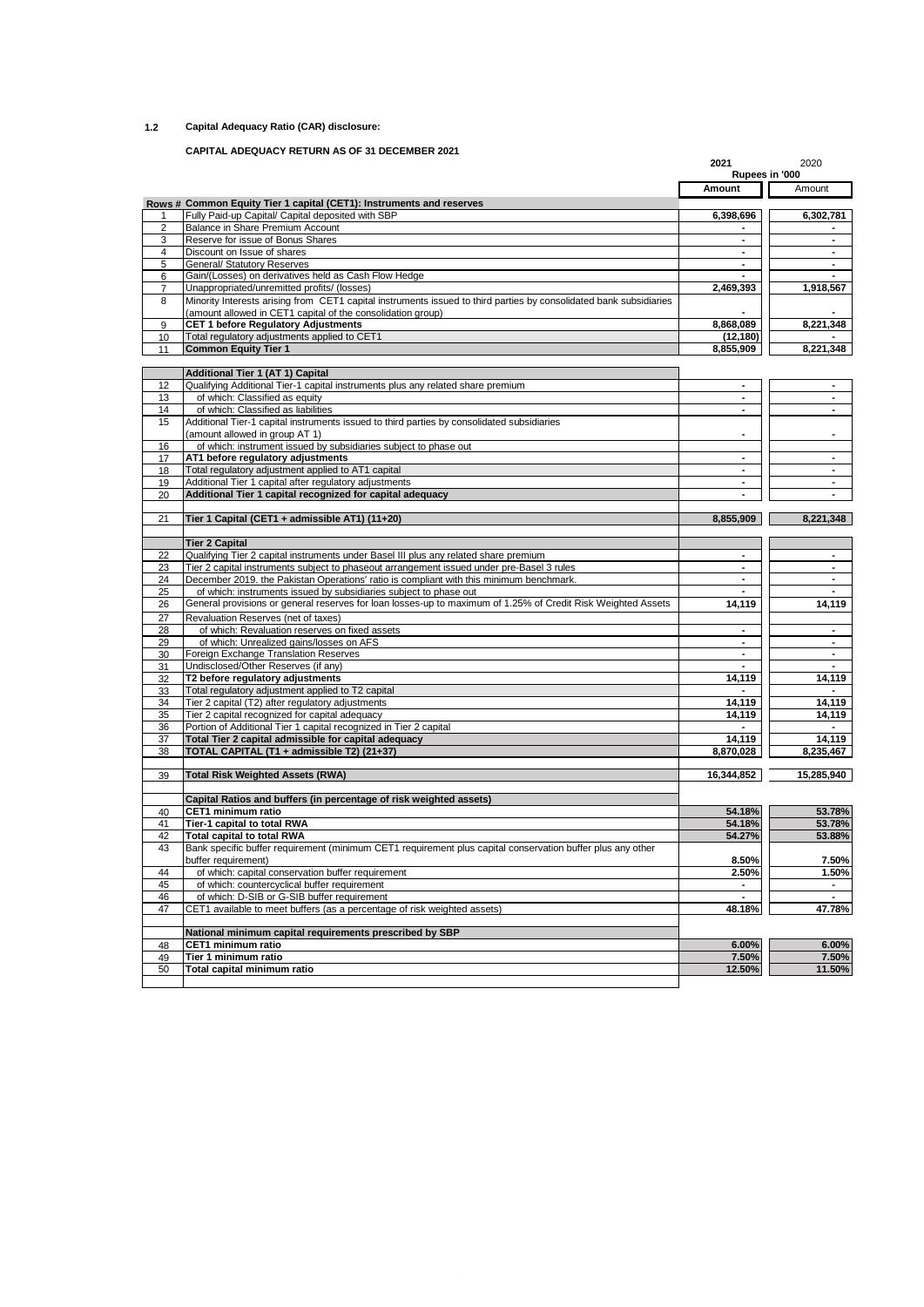|                |                                                                                                                                                                                                                                                   | 2021     | (Rupees in '000)                                                    | 2020                     |
|----------------|---------------------------------------------------------------------------------------------------------------------------------------------------------------------------------------------------------------------------------------------------|----------|---------------------------------------------------------------------|--------------------------|
|                | <b>Regulatory Adjustments and Additional Information</b>                                                                                                                                                                                          | Amount   | <b>Amounts</b><br>subject to Pre-<br><b>Basel III</b><br>treatment* | Amount                   |
| Note 1.2.1     | Common Equity Tier 1 capital: Regulatory adjustments                                                                                                                                                                                              |          |                                                                     |                          |
|                | Goodwill (net of related deferred tax liability)                                                                                                                                                                                                  |          |                                                                     |                          |
| $\overline{2}$ | All other intangibles (net of any associated deferred tax liability)                                                                                                                                                                              |          |                                                                     |                          |
| 3              | Shortfall in provisions against classified assets                                                                                                                                                                                                 |          |                                                                     |                          |
| $\mathbf{A}$   | Deferred tax assets that rely on future profitability excluding those arising from temporary differences (net of related tax<br>liability)                                                                                                        |          |                                                                     |                          |
| 5              | Defined-benefit pension fund net assets                                                                                                                                                                                                           | (9, 450) |                                                                     |                          |
| 6              | Reciprocal cross holdings in CET1 capital instruments of banking, financial and insurance entities                                                                                                                                                |          |                                                                     |                          |
| $\overline{7}$ | Cash flow hedge reserve                                                                                                                                                                                                                           |          |                                                                     |                          |
| 8              | Investment in own shares/ CET1 instruments                                                                                                                                                                                                        |          |                                                                     | ۰.                       |
| 9              | Securitization gain on sale                                                                                                                                                                                                                       | ۰        |                                                                     | $\sim$                   |
| 10             | Capital shortfall of regulated subsidiaries                                                                                                                                                                                                       |          |                                                                     | $\sim$                   |
| 11             | Deficit on account of revaluation from bank's holdings of fixed assets/ AFS                                                                                                                                                                       | (2,730)  |                                                                     |                          |
| 12             | Investments in the capital instruments of banking, financial and insurance entities that are outside the scope of requlatory<br>consolidation, where the bank does not own more than 10% of the issued share capital (amount above 10% threshold) |          |                                                                     |                          |
| 13             | Significant investments in the common stocks of banking, financial and insurance entities that are outside the scope of<br>regulatory consolidation (amount above 10% threshold)                                                                  |          |                                                                     |                          |
| 14             | Deferred Tax Assets arising from temporary differences (amount above 10% threshold, net of related tax liability)                                                                                                                                 |          |                                                                     |                          |
| 15             | Amount exceeding 15% threshold                                                                                                                                                                                                                    |          |                                                                     |                          |
| 16             | of which: significant investments in the common stocks of financial entities                                                                                                                                                                      |          |                                                                     | $\sim$                   |
| 17             | of which: deferred tax assets arising from temporary differences                                                                                                                                                                                  |          |                                                                     | $\sim$                   |
| 18             | National specific regulatory adjustments applied to CET1 capital                                                                                                                                                                                  |          |                                                                     | $\overline{\phantom{a}}$ |
| 19             | Investments in TFCs of other banks exceeding the prescribed limit                                                                                                                                                                                 |          |                                                                     | $\overline{\phantom{a}}$ |
| 20             | Any other deduction specified by SBP (mention details)                                                                                                                                                                                            |          |                                                                     |                          |
| 21             | Adjustment to CET1 due to insufficient AT1 and Tier 2 to cover deductions                                                                                                                                                                         |          |                                                                     | $\sim$                   |
| 22             | Total regulatory adjustments applied to CET1 (sum of 1 to 21)                                                                                                                                                                                     | (12.180) |                                                                     |                          |

| <b>Note 1.2.2</b> | Additional Tier-1 & Tier-1 Capital: regulatory adjustments                                                                                                                                                                                        |  |  |
|-------------------|---------------------------------------------------------------------------------------------------------------------------------------------------------------------------------------------------------------------------------------------------|--|--|
| 23                | Investment in mutual funds exceeding the prescribed limit [SBP specific adjustment]                                                                                                                                                               |  |  |
| 24                | Investment in own AT1 capital instruments                                                                                                                                                                                                         |  |  |
| 25                | Reciprocal cross holdings in Additional Tier 1 capital instruments of banking, financial and insurance entities                                                                                                                                   |  |  |
| 26                | Investments in the capital instruments of banking, financial and insurance entities that are outside the scope of requlatory<br>consolidation, where the bank does not own more than 10% of the issued share capital (amount above 10% threshold) |  |  |
| 27                | Significant investments in the capital instruments of banking, financial and insurance entities that are outside the scope of<br>regulatory consolidation                                                                                         |  |  |
| 28                | December 2019, the Pakistan Operations' ratio is compliant with this minimum benchmark.                                                                                                                                                           |  |  |
| 29                | Adjustments to Additional Tier 1 due to insufficient Tier 2 to cover deductions                                                                                                                                                                   |  |  |
| 30                | Total regulatory adjustment applied to AT1 capital (sum of 23 to 29)                                                                                                                                                                              |  |  |

| <b>Note 1.2.3</b> | Tier 2 Capital: regulatory adjustments                                                                                                                                                                                                            |  |  |
|-------------------|---------------------------------------------------------------------------------------------------------------------------------------------------------------------------------------------------------------------------------------------------|--|--|
| 31                | Portion of deduction applied 50:50 to Tier-1 and Tier-2 capital based on pre-Basel III treatment which, during transitional                                                                                                                       |  |  |
|                   | period, remain subject to deduction from tier-2 capital                                                                                                                                                                                           |  |  |
|                   | Reciprocal cross holdings in Tier 2 instruments of banking, financial and insurance entities                                                                                                                                                      |  |  |
|                   | Investment in own Tier 2 capital instrument                                                                                                                                                                                                       |  |  |
| 34                | Investments in the capital instruments of banking, financial and insurance entities that are outside the scope of requlatory<br>consolidation, where the bank does not own more than 10% of the issued share capital (amount above 10% threshold) |  |  |
| 35                | Significant investments in the capital instruments issued by banking, financial and insurance entities that are outside the<br>scope of regulatory consolidation                                                                                  |  |  |
| 36                | Total regulatory adjustment applied to T2 capital (sum of 31 to 35)                                                                                                                                                                               |  |  |

|            |                                                                                                                                                                                       | 2021   | 2020<br>(Rupees in '000) |
|------------|---------------------------------------------------------------------------------------------------------------------------------------------------------------------------------------|--------|--------------------------|
| Note 1.2.4 | <b>Additional Information</b>                                                                                                                                                         | Amount | Amount                   |
|            | Risk Weighted Assets subject to pre-Basel III treatment                                                                                                                               |        |                          |
| 37         | Risk weighted assets in respect of deduction items (which during the transitional period will be risk weighted subject to<br>Pre-Basel III Treatment)                                 |        |                          |
| (i)        | of which: deferred tax assets                                                                                                                                                         | ۰      |                          |
| (ii)       | of which: Defined-benefit pension fund net assets                                                                                                                                     |        |                          |
| (iii)      | of which: Recognized portion of investment in capital of banking, financial and insurance entities where holding is<br>less than 10% of the issued common share capital of the entity |        |                          |
| (iv)       | of which: Recognized portion of investment in capital of banking, financial and insurance entities where holding is<br>more than 10% of the issued common share capital of the entity |        |                          |
|            | Amounts below the thresholds for deduction (before risk weighting)                                                                                                                    |        |                          |
| 38         | Non-significant investments in the capital of other financial entities                                                                                                                |        |                          |
| 39         | Significant investments in the common stock of financial entities                                                                                                                     | ۰      |                          |
| 40         | Deferred tax assets arising from temporary differences (net of related tax liability)                                                                                                 |        |                          |
|            | Applicable caps on the inclusion of provisions in Tier 2                                                                                                                              |        |                          |
| 41         | Provisions eligible for inclusion in Tier 2 in respect of exposures subject to standardized approach (prior to application of<br>cap)                                                 | ۰      |                          |
| 42         | Cap on inclusion of provisions in Tier 2 under standardized approach                                                                                                                  |        |                          |
| 43         | Provisions eligible for inclusion in Tier 2 in respect of exposures subject to internal ratings-based approach (prior to<br>application of cap)                                       |        |                          |
| 44         | Cap for inclusion of provisions in Tier 2 under internal ratings-based approach                                                                                                       |        |                          |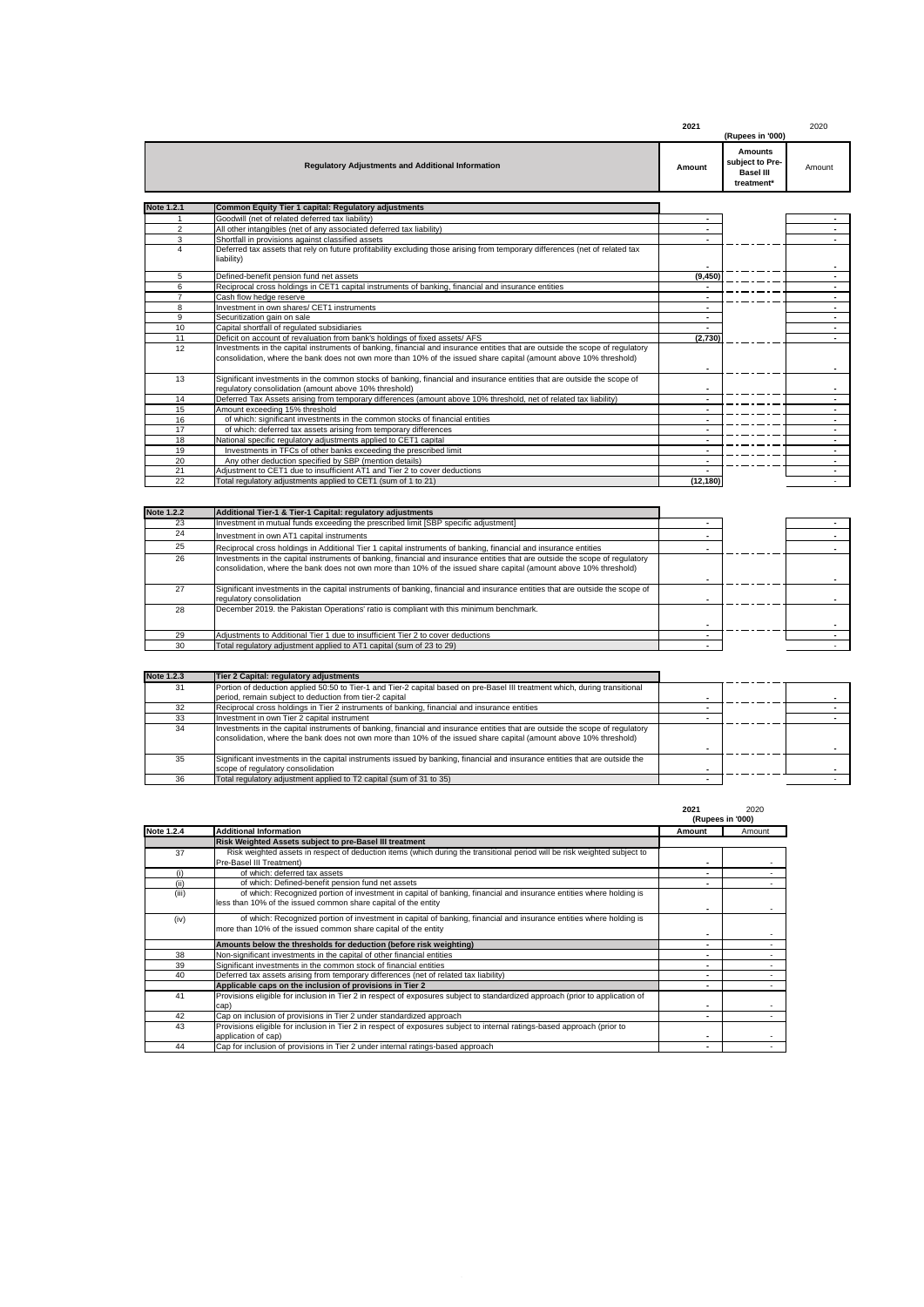## **1.3 Capital structure reconciliation**

| <b>Balance sheet as</b><br>in published<br>financial<br>statements | Under regulatory<br>scope of<br>consolidation     |
|--------------------------------------------------------------------|---------------------------------------------------|
| 2021                                                               | 2021                                              |
|                                                                    | --------------- (Rupees in '000) ---------------- |
|                                                                    |                                                   |

## **Assets**

| <b>Total assets</b>                   | 39,865,094 | 39,865,094 |
|---------------------------------------|------------|------------|
| Other assets                          | 1,573,195  | 1,573,195  |
| Deferred tax assets                   | 5,395      | 5,395      |
| Operating fixed assets                | 277,998    | 277,998    |
| Advances                              | 4,339,519  | 4,339,519  |
| Investments                           | 14,352,092 | 14,352,092 |
| Lending to financial institutions     | 4,431,289  | 4,431,289  |
| Balanced with other banks             | 5,334,868  | 5,334,868  |
| Cash and balances with treasury banks | 9,550,738  | 9,550,738  |
|                                       |            |            |

## **Liabilities & Equity**

| <b>Bills payable</b>                                | 775,747    | 775,747    |
|-----------------------------------------------------|------------|------------|
| <b>Borrowings</b>                                   | 9,334      | 9,334      |
| Deposits and other accounts                         | 25,879,216 | 25,879,216 |
| Sub-ordinated loans                                 |            |            |
| Liabilities against assets subject to finance lease |            |            |
| Deferred tax liabilities                            |            |            |
| Other liabilities                                   | 4,335,438  | 4,335,438  |
| <b>Total liabilities</b>                            | 30,999,735 | 30,999,735 |
|                                                     |            |            |
| Share capital / Head office capital account         | 6,398,696  | 6,398,696  |
| Reserves                                            |            |            |
| Unappropriated / unremitted profit                  | 2,469,393  | 2,469,393  |
| Minority Interest                                   |            |            |
| Surplus on revaluation of assets                    | (2,730)    | (2,730)    |
| <b>Total liabilities &amp; equity</b>               | 39,865,094 | 39,865,094 |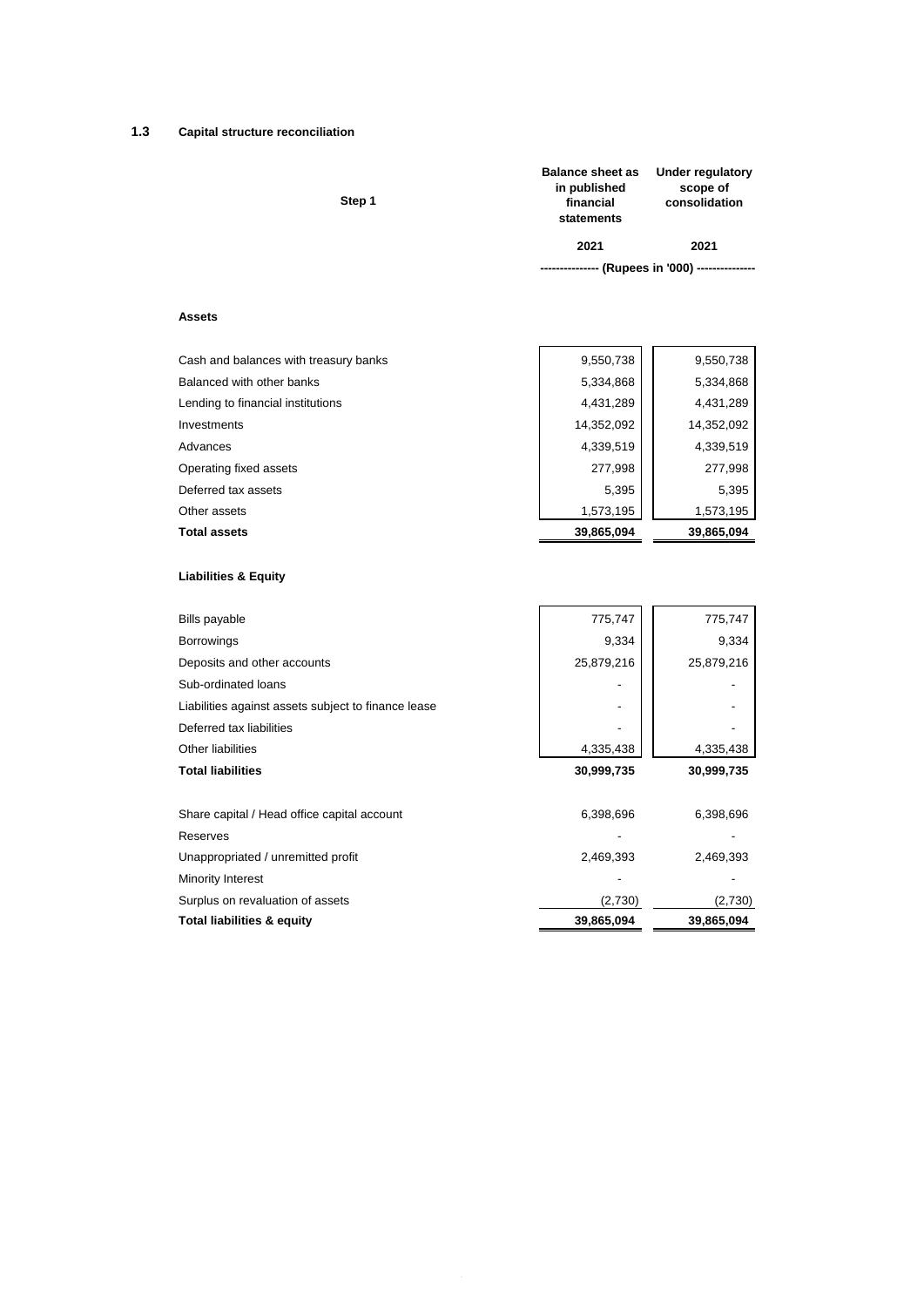| Step 2                                                                                                           | <b>Balance sheet as</b><br>in published<br>financial<br>statements | Under regulatory<br>scope of<br>consolidation | Reference |
|------------------------------------------------------------------------------------------------------------------|--------------------------------------------------------------------|-----------------------------------------------|-----------|
| <b>Assets</b>                                                                                                    | 2021                                                               | 2021                                          |           |
| Cash and balances with treasury banks                                                                            | 9,550,738                                                          | 9,550,738                                     |           |
| Balanced with other banks                                                                                        | 5,334,868                                                          | 5,334,868                                     |           |
| Lending to financial institutions<br>Investments                                                                 | 4,431,289<br>14,352,092                                            | 4,431,289<br>14,352,092                       |           |
| of which: Non-significant capital investments in capital of other financial institutions exceeding               |                                                                    |                                               |           |
| 10% threshold                                                                                                    |                                                                    |                                               | a         |
| of which: significant capital investments in financial sector entities exceeding regulatory<br>threshold         |                                                                    |                                               |           |
|                                                                                                                  |                                                                    |                                               | b<br>c    |
| of which: Mutual Funds exceeding regulatory threshold<br>of which: reciprocal crossholding of capital instrument |                                                                    |                                               | d         |
| of which: others (mention details)                                                                               |                                                                    |                                               | e         |
| Advances                                                                                                         | 4,339,519                                                          | 4,339,519                                     |           |
| shortfall in provisions/excess of total EL amount over eligible provisions under IRB                             |                                                                    |                                               |           |
| general provisions reflected in Tier 2 capital                                                                   | 14,119                                                             | 14,119                                        | f<br>g    |
| <b>Fixed Assets</b>                                                                                              | 277,998                                                            | 277,998                                       |           |
| Deferred Tax Assets                                                                                              | 5,395                                                              | 5,395                                         |           |
| of which: DTAs excluding those arising from temporary differences                                                |                                                                    |                                               | h         |
| of which: DTAs arising from temporary differences exceeding regulatory threshold                                 |                                                                    |                                               |           |
| Other assets                                                                                                     | 1,573,195                                                          | 1,573,195                                     | п         |
| of which: Goodwill                                                                                               |                                                                    |                                               |           |
| of which: Intangibles                                                                                            |                                                                    |                                               | k         |
| of which: Defined-benefit pension fund net assets                                                                |                                                                    |                                               |           |
| <b>Total assets</b>                                                                                              | 39,865,094                                                         | 39,865,094                                    |           |
| <b>Liabilities &amp; Equity</b>                                                                                  |                                                                    |                                               |           |
| <b>Bills payable</b>                                                                                             | 775,747                                                            | 775,747                                       |           |
| Borrowings                                                                                                       | 9,334                                                              | 9,334                                         |           |
| Deposits and other accounts                                                                                      | 25,879,216                                                         | 25,879,216                                    |           |
| Sub-ordinated loans                                                                                              |                                                                    |                                               |           |
| of which: eligible for inclusion in AT1<br>of which: eligible for inclusion in Tier 2                            |                                                                    |                                               | m<br>n    |
| Liabilities against assets subject to finance lease                                                              |                                                                    |                                               |           |
| Deferred tax liabilities                                                                                         |                                                                    |                                               |           |
| December 2019. the Pakistan Operations' ratio is compliant with this minimum benchmark.                          |                                                                    |                                               | o         |
| of which: DTLs related to intangible assets                                                                      |                                                                    |                                               | p         |
| of which: DTLs related to defined pension fund net assets<br>of which: other deferred tax liabilities            |                                                                    |                                               | q<br>r    |
| Other liabilities                                                                                                | 4,335,438                                                          | 4,335,438                                     |           |
| <b>Total liabilities</b>                                                                                         | 30,999,735                                                         | 30,999,735                                    |           |
|                                                                                                                  |                                                                    |                                               |           |
| Share capital / Head office capital account<br>of which: amount eligible for CET1                                | 6,398,696<br>6,398,696                                             | 6,398,696<br>6,398.696                        |           |
| of which: amount eligible for AT1                                                                                |                                                                    |                                               | t         |
| Reserves                                                                                                         |                                                                    |                                               |           |
| of which: portion eligible for inclusion in CET1(provide breakup)                                                |                                                                    |                                               | u         |
| of which: portion eligible for inclusion in Tier 2                                                               |                                                                    |                                               | v         |
| Unappropriated / Unremitted profit/ (losses)                                                                     | 2,469,393                                                          | 2,469,393                                     | W         |
| Minority Interest                                                                                                |                                                                    |                                               |           |
| of which: portion eligible for inclusion in CET1                                                                 |                                                                    |                                               | х         |
| of which: portion eligible for inclusion in AT1<br>of which: portion eligible for inclusion in Tier 2            |                                                                    |                                               | у         |
| Surplus on revaluation of assets                                                                                 | (2,730)                                                            | (2,730)                                       | z         |
| of which: Revaluation reserves on Property                                                                       |                                                                    |                                               |           |
| of which: Unrealized Gains/Losses on AFS                                                                         | (2,730)                                                            | (2,730)                                       | aa        |
| In case of Deficit on revaluation (deduction from CET1)                                                          |                                                                    |                                               | ab        |
| <b>Total liabilities &amp; Equity</b>                                                                            | 39,865,094                                                         | 39,865,094                                    |           |
|                                                                                                                  |                                                                    |                                               |           |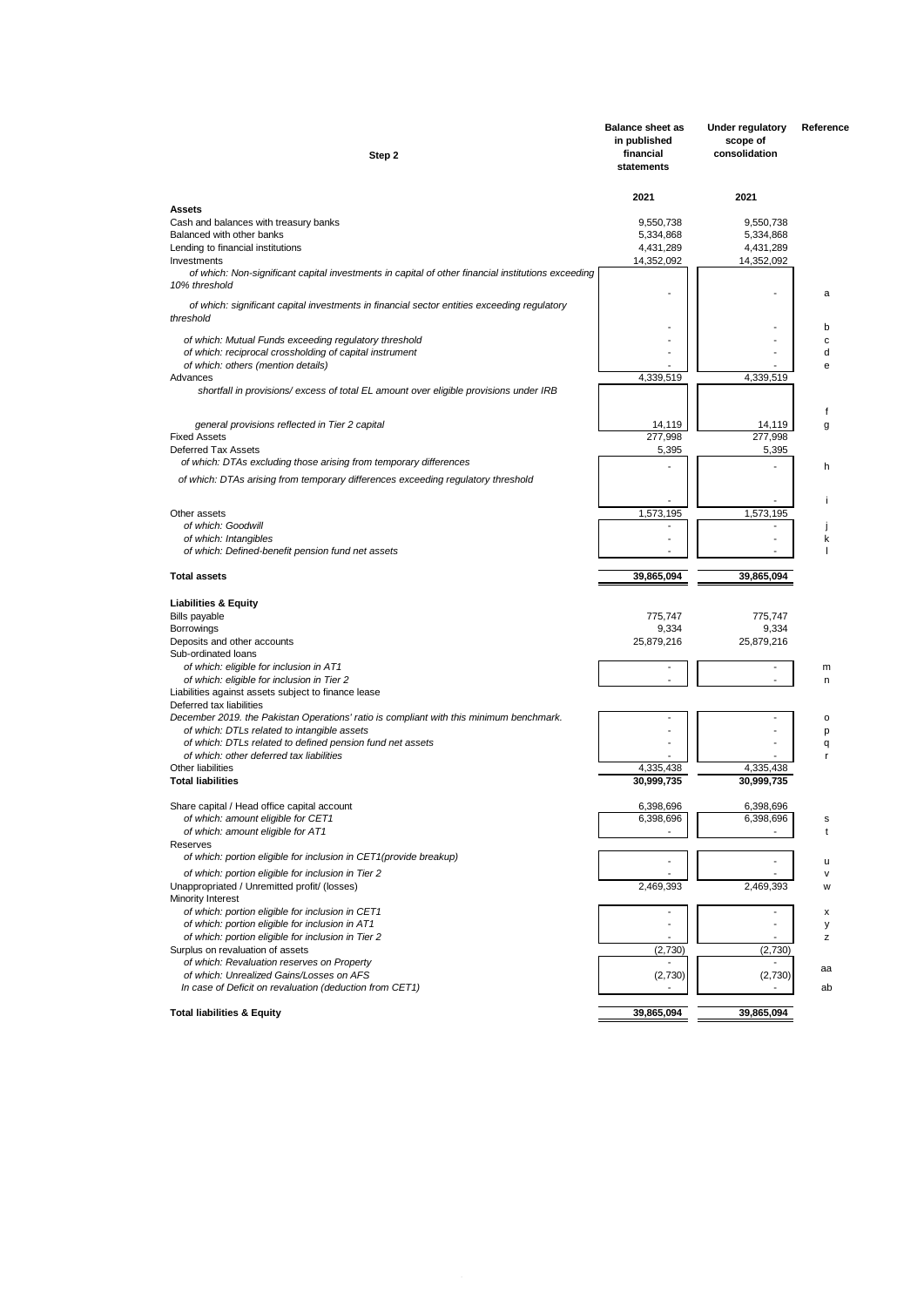|                | Step 3                                                                                                                                                                             | <b>Component of</b><br>regulatory capital<br>reported by bank<br>(amount in<br>thousand PKR) | Source based on<br>reference number<br>from step 2 |
|----------------|------------------------------------------------------------------------------------------------------------------------------------------------------------------------------------|----------------------------------------------------------------------------------------------|----------------------------------------------------|
|                | Common Equity Tier 1 capital (CET1): Instruments and reserves                                                                                                                      |                                                                                              |                                                    |
| 1              | Fully Paid-up Capital/ Capital deposited with SBP                                                                                                                                  | 6,398,696                                                                                    |                                                    |
| $\overline{2}$ | Balance in Share Premium Account                                                                                                                                                   |                                                                                              | (s)                                                |
| 3              | Reserve for issue of Bonus Shares                                                                                                                                                  | $\blacksquare$                                                                               |                                                    |
| 4<br>5         | <b>General/ Statutory Reserves</b><br>Gain/(Losses) on derivatives held as Cash Flow Hedge                                                                                         | ٠                                                                                            | (u)                                                |
| 6              | Unappropriated/unremitted profits/(losses)                                                                                                                                         | 2,469,393                                                                                    | (w)                                                |
| 7              | Minority Interests arising from CET1 capital instruments issued to third party by<br>consolidated bank subsidiaries (amount allowed in CET1 capital of the consolidation<br>group) |                                                                                              | (x)                                                |
| 8              | <b>CET 1 before Regulatory Adjustments</b>                                                                                                                                         | 8,868,089                                                                                    |                                                    |
|                | Common Equity Tier 1 capital: Regulatory adjustments                                                                                                                               |                                                                                              |                                                    |
| 9              | Goodwill (net of related deferred tax liability)                                                                                                                                   | $\overline{a}$                                                                               | $(j) - (o)$                                        |
| 10             | All other intangibles (net of any associated deferred tax liability)                                                                                                               |                                                                                              | $(k) - (p)$                                        |
| 11             | Shortfall of provisions against classified assets                                                                                                                                  | ٠                                                                                            | (f)                                                |
| 12             | Deferred tax assets that rely on future profitability excluding those arising from                                                                                                 |                                                                                              | $\{(h) - (r) * 40\%$                               |
|                | temporary differences (net of related tax liability)                                                                                                                               |                                                                                              |                                                    |
| 13             | Defined-benefit pension fund net assets                                                                                                                                            | (9,450)                                                                                      | $\{(I) - (q)\} * 40\%$                             |
| 14             | Reciprocal cross holdings in CET1 capital instruments                                                                                                                              |                                                                                              | (d)                                                |
| 15<br>16       | Cash flow hedge reserve<br>Investment in own shares/ CET1 instruments                                                                                                              |                                                                                              |                                                    |
| 17             | Securitization gain on sale                                                                                                                                                        | ٠                                                                                            |                                                    |
| 18             | Capital shortfall of regulated subsidiaries                                                                                                                                        |                                                                                              |                                                    |
| 19             | Deficit on account of revaluation from bank's holdings of property/ AFS                                                                                                            | (2,730)                                                                                      | (ab)                                               |
| 20             | Investments in the capital instruments of banking, financial and insurance entities that<br>are outside the scope of regulatory consolidation, where the bank does not own more    |                                                                                              |                                                    |
|                | than 10% of the issued share capital (amount above 10% threshold)                                                                                                                  | L,                                                                                           | $(a) - (ac) - (ae)$                                |
| 21             | Significant investments in the capital instruments issued by banking, financial and                                                                                                |                                                                                              |                                                    |
|                | insurance entities that are outside the scope of regulatory consolidation (amount                                                                                                  |                                                                                              | $(b) - (ad) - (af)$                                |
|                | above 10% threshold)                                                                                                                                                               | Ĭ.                                                                                           |                                                    |
| 22             | Deferred Tax Assets arising from temporary differences (amount above 10%                                                                                                           |                                                                                              |                                                    |
|                | threshold, net of related tax liability)                                                                                                                                           |                                                                                              | (i)                                                |
| 23             | Amount exceeding 15% threshold                                                                                                                                                     |                                                                                              |                                                    |
| 24             | of which: significant investments in the common stocks of financial entities                                                                                                       |                                                                                              |                                                    |
| 25             | of which: deferred tax assets arising from temporary differences                                                                                                                   |                                                                                              |                                                    |
| 26<br>27       | National specific regulatory adjustments applied to CET1 capital                                                                                                                   | ä,<br>٠                                                                                      |                                                    |
| 28             | Investment in TFCs of other banks exceeding the prescribed limit<br>Any other deduction specified by SBP (mention details)                                                         | ä,                                                                                           |                                                    |
| 29             | Regulatory adjustment applied to CET1 due to insufficient AT1 and Tier 2 to cover                                                                                                  |                                                                                              |                                                    |
|                | deductions                                                                                                                                                                         |                                                                                              |                                                    |
| 30             | Total regulatory adjustments applied to CET1 (sum of 9 to 25)                                                                                                                      | (12,180)                                                                                     |                                                    |
|                | <b>Common Equity Tier 1</b>                                                                                                                                                        | 8,855,909                                                                                    |                                                    |
|                | Additional Tier 1 (AT 1) Capital                                                                                                                                                   |                                                                                              |                                                    |
| 31             | Qualifying Additional Tier-1 instruments plus any related share premium                                                                                                            | ÷.                                                                                           |                                                    |
| 32             | of which: Classified as equity                                                                                                                                                     |                                                                                              | (t)                                                |
| 33<br>34       | of which: Classified as liabilities<br>Additional Tier-1 capital instruments issued by consolidated subsidiaries and held by                                                       |                                                                                              | (m)                                                |
|                | third parties (amount allowed in group AT 1)                                                                                                                                       |                                                                                              | (y)                                                |
| 35             | of which: instrument issued by subsidiaries subject to phase out                                                                                                                   |                                                                                              |                                                    |
| 36             | AT1 before regulatory adjustments                                                                                                                                                  |                                                                                              |                                                    |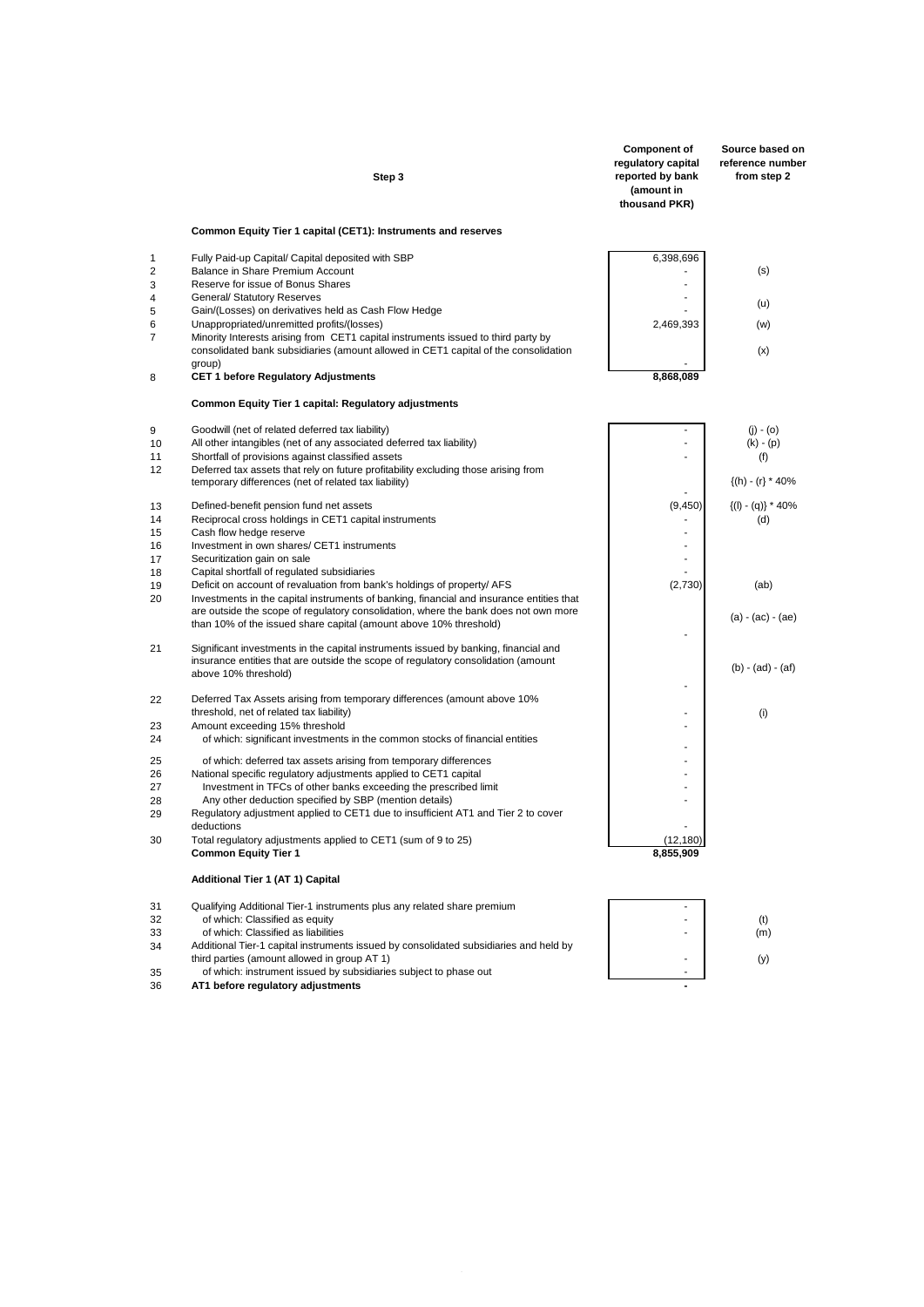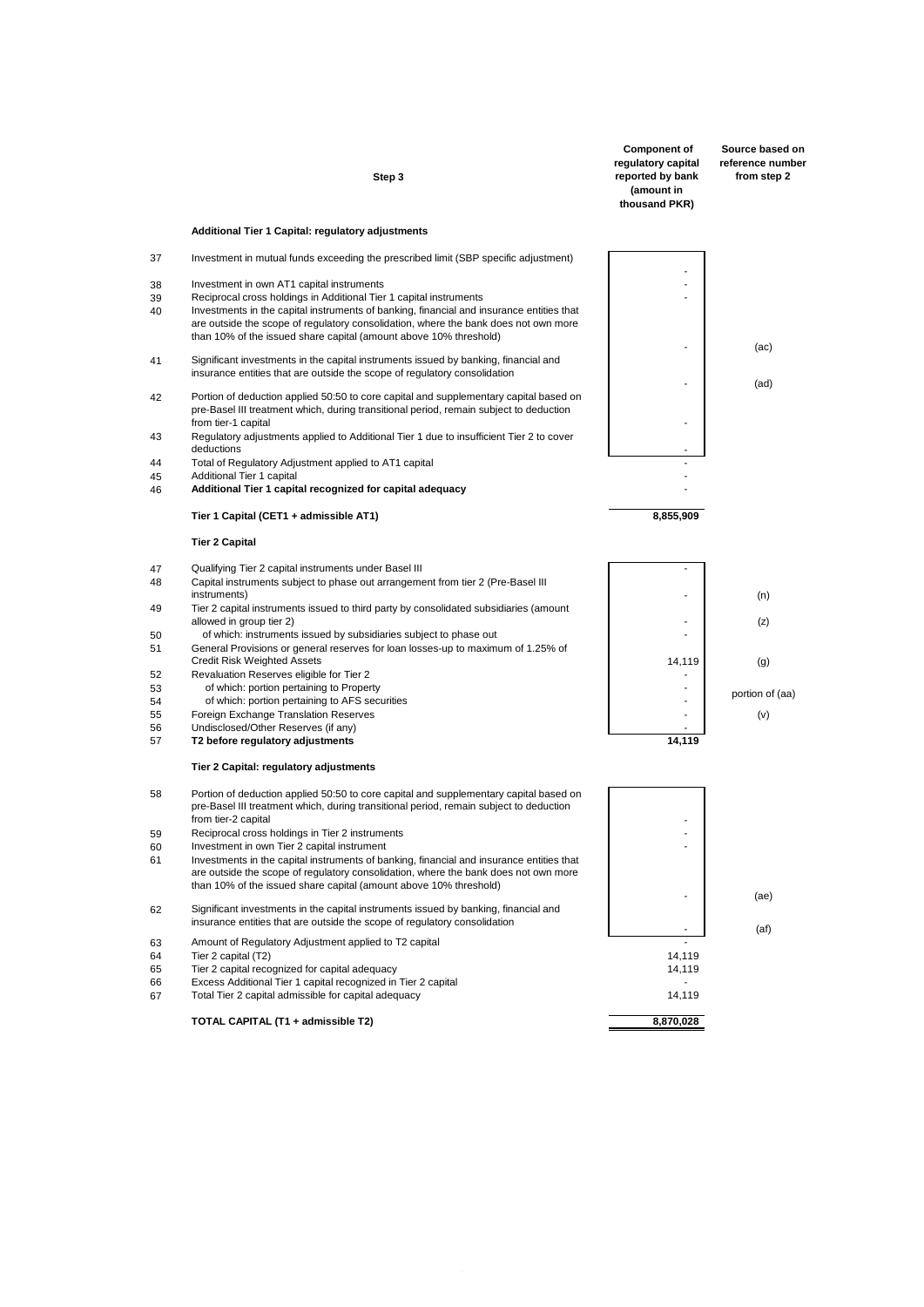# **1.4 Main Features of Regulatory Capital Instruments**

| Disclosure template for main features of regulatory capital instruments |                                                                                                                 |                      |  |
|-------------------------------------------------------------------------|-----------------------------------------------------------------------------------------------------------------|----------------------|--|
|                                                                         | <b>Main Features</b>                                                                                            | <b>Common Shares</b> |  |
| 1                                                                       | Issuer                                                                                                          | N/A                  |  |
| 2                                                                       | Unique identifier (e.g. KSE Symbol or Bloomberg identifier etc.)                                                | N/A                  |  |
| 3                                                                       | Governing law(s) of the instrument                                                                              | N/A                  |  |
|                                                                         | Regulatory treatment                                                                                            |                      |  |
| 4                                                                       | <b>Transitional Basel III rules</b>                                                                             | N/A                  |  |
| 5                                                                       | Post-transitional Basel III rules                                                                               | N/A                  |  |
| 6                                                                       | Eligible at solo/ group/ group&solo                                                                             | N/A                  |  |
| $\overline{7}$                                                          | Instrument type                                                                                                 | N/A                  |  |
| 8                                                                       | Amount recognized in regulatory capital (Currency in PKR thousands, as of reporting<br>date)                    | N/A                  |  |
| 9                                                                       | Par value of instrument                                                                                         | N/A                  |  |
| 10                                                                      | Accounting classification                                                                                       | N/A                  |  |
| 11                                                                      | Original date of issuance                                                                                       | N/A                  |  |
| 12                                                                      | Perpetual or dated                                                                                              | N/A                  |  |
| 13                                                                      | Original maturity date                                                                                          | N/A                  |  |
| 14                                                                      | Issuer call subject to prior supervisory approval                                                               | N/A                  |  |
| 15                                                                      | Optional call date, contingent call dates and redemption amount                                                 | N/A                  |  |
| 16                                                                      | Subsequent call dates, if applicable                                                                            |                      |  |
|                                                                         | Coupons / dividends                                                                                             | N/A                  |  |
| 17                                                                      | Fixed or floating dividend/coupon                                                                               | N/A                  |  |
| 18                                                                      | coupon rate and any related index/ benchmark                                                                    | N/A                  |  |
| 19                                                                      | Existence of a dividend stopper                                                                                 | N/A                  |  |
| 20                                                                      | Fully discretionary, partially discretionary or mandatory                                                       | N/A                  |  |
| 21                                                                      | Existence of step up or other incentive to redeem                                                               | N/A                  |  |
| 22                                                                      | Noncumulative or cumulative                                                                                     | N/A                  |  |
| 23                                                                      | Convertible or non-convertible                                                                                  | N/A                  |  |
| 24                                                                      | If convertible, conversion trigger (s)                                                                          | N/A                  |  |
| 25                                                                      | If convertible, fully or partially                                                                              | N/A                  |  |
| 26                                                                      | If convertible, conversion rate                                                                                 | N/A                  |  |
| 27                                                                      | If convertible, mandatory or optional conversion                                                                | N/A                  |  |
| 28                                                                      | If convertible, specify instrument type convertible into                                                        | N/A                  |  |
| 29                                                                      | If convertible, specify issuer of instrument it converts into                                                   | N/A                  |  |
| 30                                                                      | Write-down feature                                                                                              | N/A                  |  |
| 31                                                                      | If write-down, write-down trigger(s)                                                                            | N/A                  |  |
| 32                                                                      | If write-down, full or partial                                                                                  | N/A                  |  |
| 33                                                                      | If write-down, permanent or temporary                                                                           | N/A                  |  |
| 34                                                                      | If temporary write-down, description of write-up mechanism                                                      | N/A                  |  |
| 35                                                                      | Position in subordination hierarchy in liquidation (specify instrument type immediately<br>senior to instrument | N/A                  |  |
| 36                                                                      | Non-compliant transitioned features                                                                             | N/A                  |  |
| 37                                                                      | If yes, specify non-compliant features                                                                          | N/A                  |  |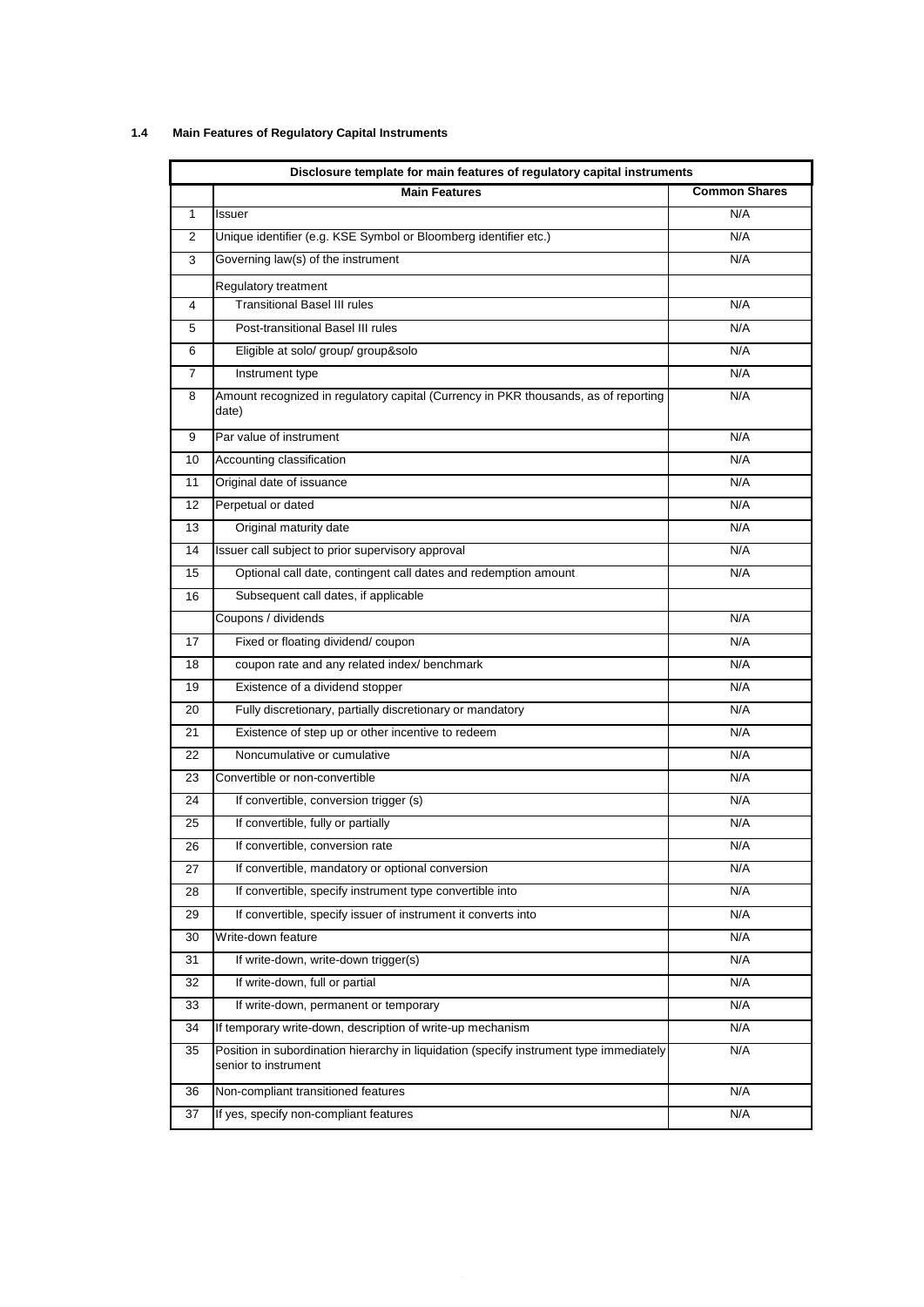# **1.5 Risk Weighted Assets**

The capital requirements for the banking group as per the major risk categories should be indicated in the manner given below:-

|                                                                             | <b>Capital Requirements</b> |      | <b>Risk Weighted Assets</b> |  |
|-----------------------------------------------------------------------------|-----------------------------|------|-----------------------------|--|
| 2021                                                                        | 2020                        | 2021 | 2020                        |  |
| ------------------------- (Rupees in '000) -------------------------------- |                             |      |                             |  |

## *Credit Risk*

| Portfolios subject to standardized approach (Simple) |                |           |                  |            |  |  |
|------------------------------------------------------|----------------|-----------|------------------|------------|--|--|
| Cash & cash equivalents                              |                |           |                  |            |  |  |
| Sovereign                                            | 7,638          | 2,734     | 76,377           | 27,339     |  |  |
| <b>Public Sector entities</b>                        |                |           |                  |            |  |  |
| <b>Banks</b>                                         | 457,785        | 438,408   | 4,577,849        | 4,384,083  |  |  |
| Corporate                                            | 603,134        | 534,698   | 6,031,339        | 5,346,975  |  |  |
| Retail                                               | 1,650<br>8,238 | 1,802     | 16,501<br>82,384 | 18,023     |  |  |
| <b>Residential Mortgages</b>                         |                | 7,886     |                  | 78,859     |  |  |
| Past Due loans                                       |                |           |                  |            |  |  |
| <b>Operating Fixed Assets</b>                        | 13,477         | 24,111    | 134,767          | 241,111    |  |  |
| Other assets                                         | 30,826         | 28,581    | 308,264          | 285,812    |  |  |
|                                                      | 1,122,748      | 1,038,220 | 11,227,480       | 10,382,202 |  |  |

#### *Market Risk*

Capital Requirement for portfolios subject

| to Standardized Approach |                |                          |                          |           |
|--------------------------|----------------|--------------------------|--------------------------|-----------|
| Interest rate risk       | $\blacksquare$ | $\overline{\phantom{a}}$ | $\overline{\phantom{a}}$ |           |
| Foreign Exchange risk    | 22.418         | 29,817                   | 280.222                  | 372,713   |
|                          | 22,418         | 29,817                   | 280.222                  | 372,713   |
| <b>Operational Risk</b>  | 386,972        | 362,482                  | 4,837,150                | 4,531,025 |

Capital Requirement for operational risks

| <b>TOTAL</b>                   | 1,532,138 | 1,430,519 |                    | 15,285,941 |  |
|--------------------------------|-----------|-----------|--------------------|------------|--|
|                                | 2020      |           |                    |            |  |
| <b>Capital Adequacy Ratios</b> | Required  | Actual    | Required<br>Actual |            |  |
|                                |           |           |                    |            |  |
| CET1 to total RWA              | 6.00%     | 54.18%    | 6.00%              | 53.78%     |  |
| Tier-1 capital to total RWA    | 7.50%     | 54.18%    | 7.50%              | 53.78%     |  |
| Total capital to total RWA     | 12.50%    | 54.27%    | 11.50%             | 53.88%     |  |